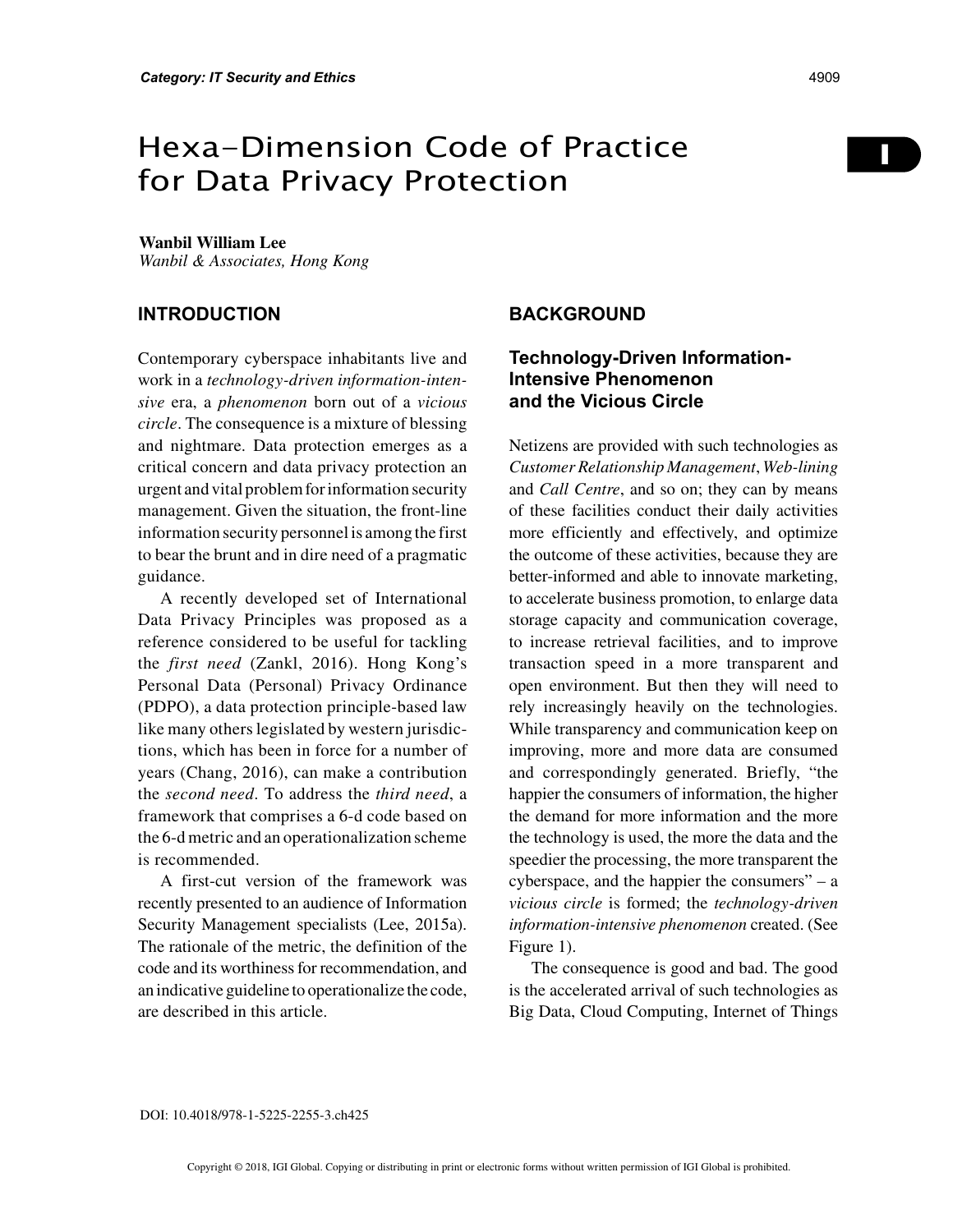



and a plethora of social engineering tools. These technologies enable integration of massive, scattered datasets, efficient interpretation of the integrated data, and speedier communication of the information. An obvious benefit is that with a huge amount of information being made available, the cyber-world becomes more transparent and netizens are better informed. And the bad is that there emerges a plethora of additional security threats bred in the loopholes in the new technologies, in the use of them or in the facilities enabled by the massive volume of data they generate, which the cyber-miscreants are ever lurking around to exploit when detected. However, that numerous clandestine activities are brought to light, for example, the Snowden episode (*South China Morning Post*, 2013) and the Panama Papers leak (Wilson, 2016), can be beneficial to some people/ organizations and adversary to others.

## **Data Privacy Protection Problem**

The problem is rooted in the *way* the data are collected about and are used adversely against data subjects, and the *right* of the data subjects to that data, and has to deal the *techno-ethical-risk* which is originated in the way the technology is applied and the human users of the technology and the data, though the technology per se is neutral, yet the use of the technology is not (Parker, 1986; Neumann, 1995; and Williams, 1997). The protection of data privacy means to ensure that data privacy is not breached, that is, the data content is securely stored and accessed only with proper authority, and that the right of the data subjects not abused. Solving the problem means developing, reviewing, and implementing information protection and data privacy policies, standards, guidelines and processes (the policies), and mitigation measures; and to identify new technology risks; and to ensure that the policies are appropriately enhanced, communicated and complied with, and that mitigation measures are properly implemented.

The issue of data privacy invasion and the harmful impacts thereof have extended beyond the individuals and corporations to the regional/ national governments, instanced by the UK House